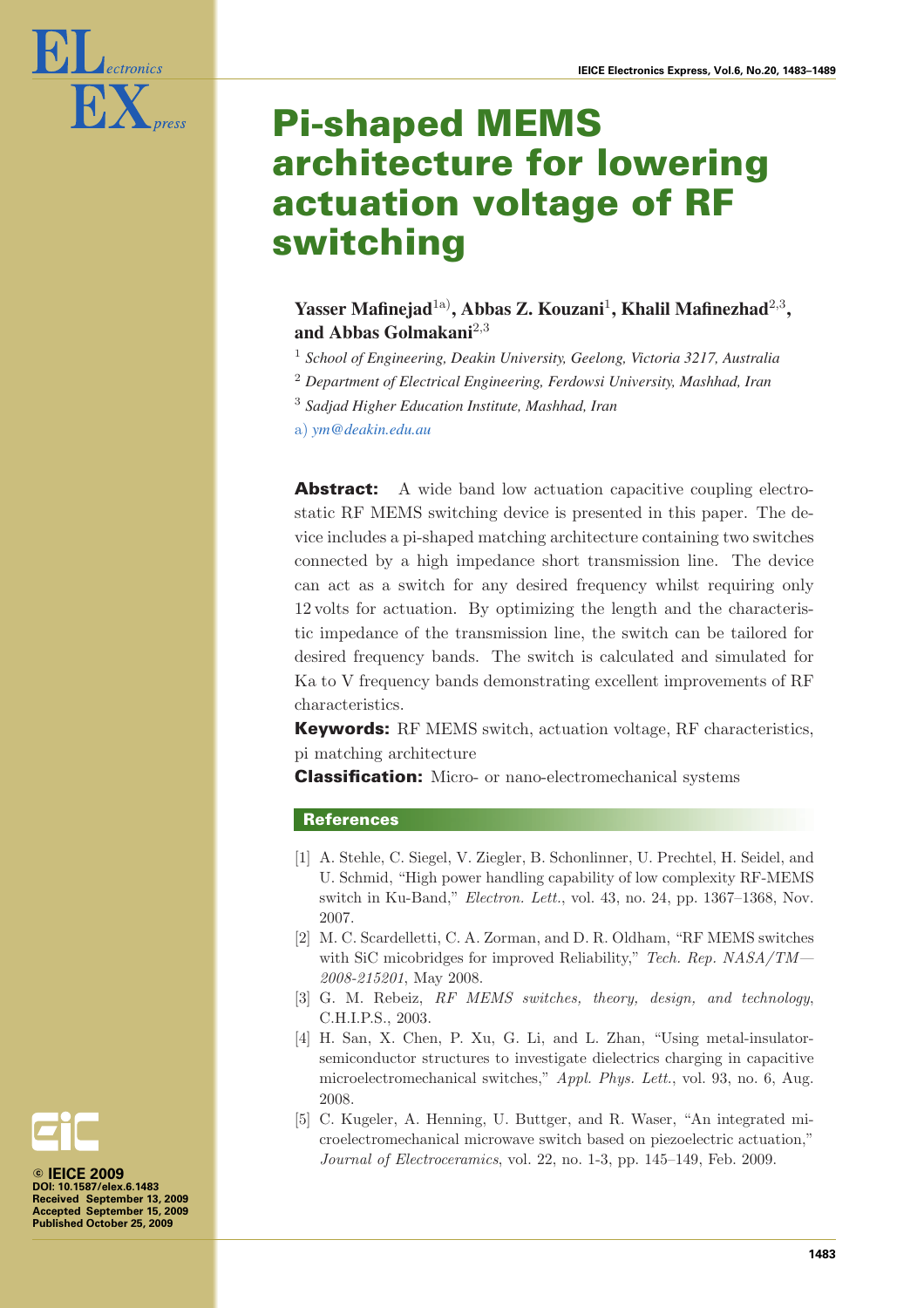

- [6] C. L. Dai, H.-J. Peng, M.-C. Liu, C.-C. Wu, and L.-J. Yang, "Design and fabrication of RF MEMS switch by the CMOS process," *Tamaking Journal of Science and Engineering*, vol. 8, no. 3, pp. 197–202, 2005.
- [7] D. Christopher, M. Baber, G. M. Kraus, D. A. Czaplewski, and G. A. Patrizi, "Poly-silicon based latching RF MEMS switch," *IEEE Microw. Commun. Lett.*, 2009.
- [8] S. D. Lee, B. C. Jun, S. D. Kim, and J. K. Rhee, "A novel pull-up type RF MEMS switch with low actuation voltage," *IEEE Microw. Wireless Compon. Lett.*, vol. 15, no. 12, pp. 856–858, Dec. 2005.
- [9] S. Touati, N. Lorphelin, A. Kanciurzewski, R. Robin, A. S. Rollier, O. Millet, and K. Segueni, "Low actuation voltage totally free flexible RF MEMS switch with antistiction system," *DTIP of MEMS and MOEMS*, April 2008.
- [10] C. Joo-Young, R. Jinyu, F. Coccetti, and S. Lucyszyn, "Three dimentional RF MEMS switch for power application," *IEEE Trans. Ind. Eelectron.*, vol. 56, no. 4, April 2009.

## **1 Introduction**

RF switches are used in antenna pattern switching and signal routing, tuning filters, phase shifters, and several other applications. Switching networks provide flexible connection between various ports and channels and have essential affect on system redundancy. RF switches can facilitate optimum usage of available frequency bands. RF micro electromechanical systems (RF MEMS) can be fabricated with standard integrated circuit technology, providing the advantages of mass production with great uniformity in device characteristics.

RF MEMS switches offer superior RF characteristics as compared to other electronic and mechanical switches. Whilst mechanical switches have good RF characteristics, they are heavy and costly. Electronic switches are light but give poor RF characteristic and nonlinearity, and consume more power. The RF MEMS switches combine the advantages of both mechanical switches (excellent linearity, low insertion loss, and low noise) and electronic switches (light and low cost). However, RF MEMS switches have some disadvantages that researchers are trying to address: RF power handling [1], reliability and long lifetime [2], costly packaging [3], dielectric charging [4], and high actuation voltage.

#### **2 Low actuation methods**

The actuation voltage is very important for wireless systems. There exist several methods to improve the parameters of RF MEMS switches with primary emphasize on lowering the actuation voltage. Piezoelectric actuation is an attractive method used by several researchers including Kugeler et al. [5]. An extremely low actuation voltage (2.5 V) has been obtained. However, the access frequency band is narrow and also a complicated fabrication process is needed. Lowering the spring constant is another way to decrease the actua-

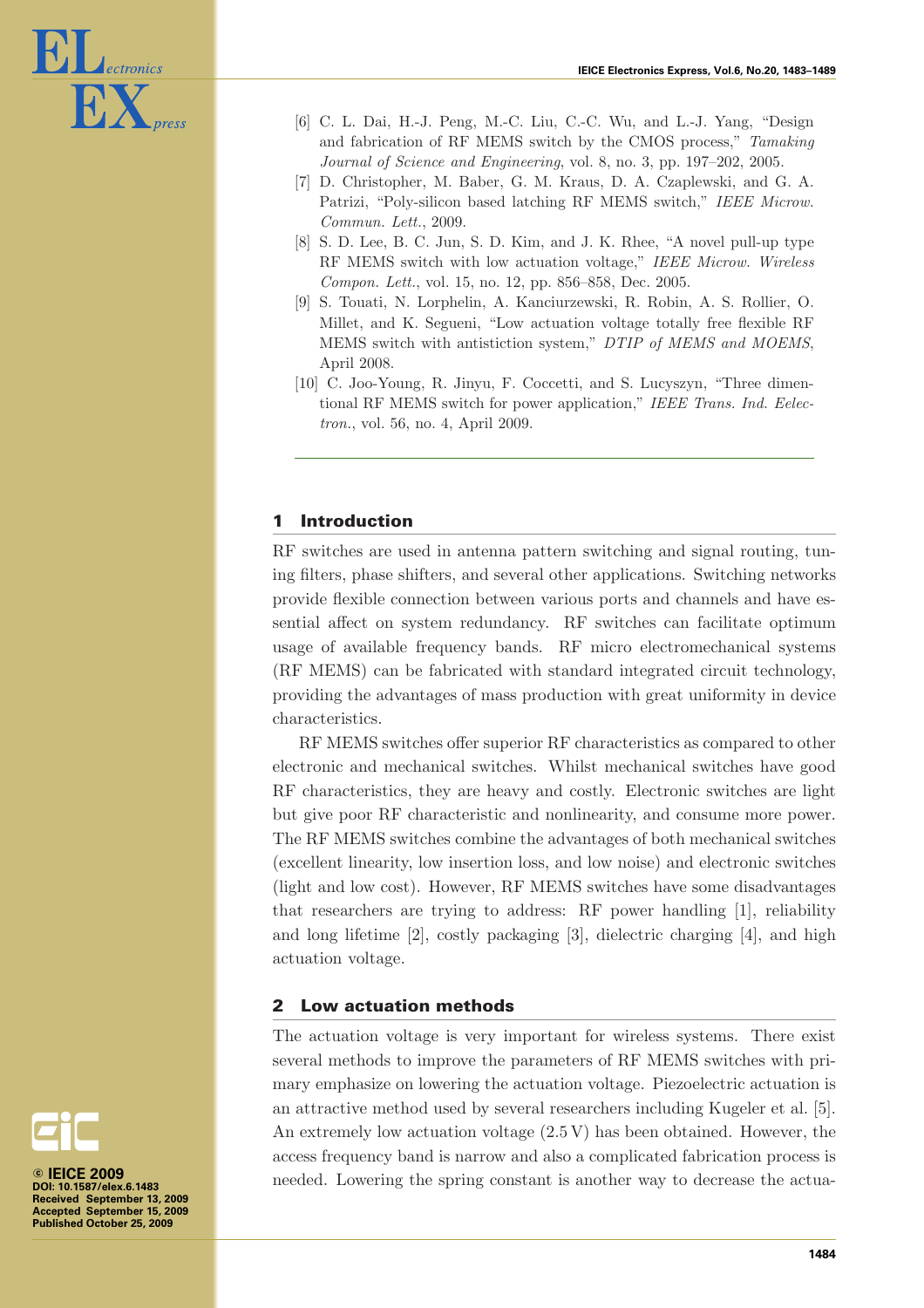

tion voltage. The proposed switch uses the folded flexure beam [6], therefore the spring constant  $(k)$  is defined by:

$$
k = Ew\left(\frac{t}{l}\right)^3\tag{1}
$$

where E is Young modules ( $E = 80$  GPa for Gold), w is width of the beam  $(w = 4 \,\mu\text{m})$ , t and l are thickness and length of the beam  $(t = 1.5, l = 80 \,\mu\text{m})$ respectively). Therefore, k can be achieved as  $4.218 \text{ N/m}$  (see Fig. 1(a)).

Decreasing the spring constant does not have any significant affect on the RF characteristics of the switch but reduces the pull-down voltage that is defined as [3]:

$$
V_p = \sqrt{\frac{8kg^3}{27\varepsilon_0 w_1 w_2}}\tag{2}
$$

where  $q$  is the height of the gap between membrane and transmission line,  $W_1$  and  $W_2$  are dimensions of contact plate of the membrane. Dai et al. [6] achieved an actuation voltage of 17.5 V by connecting four springs to the corners of the membrane. However, the switching time increased with lowering the spring constant that makes the switch usable only for low speed applications.

There are also various specific designs to lower the actuation voltage. Thermal actuation was used to achieve an actuation voltage of less than 5 V [7]. However, the design needs high current (35 mA) for actuation. Changing the pull-down mechanism from vertical to lateral driven [8] can lower the pull-down voltage but increases the switching time. The three-state position of the membrane reported by Touati et al. [9] reduces the actuation voltage to a value of 3.5 V. However, since the membrane is always under stress and also the gap is short, the life cycle and reliability are affected. Joo-Young et al. [10] employed a combination of electrothermal and lowering the spring constant for actuation. Due to the large upstates gap height  $(200 \,\mu\text{m})$ , the switch has good RF characteristics in microwave frequency of up to 15 GHz but its energy consumption is too high.

## **3 Design principle**

This work focuses on improving the RF characteristics of an RF MEMS switch with low actuation voltage. For an ideal shunt coupling capacitive switch in upstate position, there is no obstacle in the way of the signal propagation ( $S_{11} = -\infty$  dB). For a practical switch, however, there is an unwanted capacitance between membrane and transmission line that bypasses a part of the signal to ground and causes mismatch at the input and output of the switch. This can be verified by scattering parameters. To overcome this problem, the capacitance between membrane and transmission line should be decreased. This issue can be addressed by increasing the gap or decreasing the area of the membrane. Both these increments, however, can cause an excessive raise in the actuation voltage. In this work, we first calculated the area of membrane for the desired RF characteristics, and also minimum

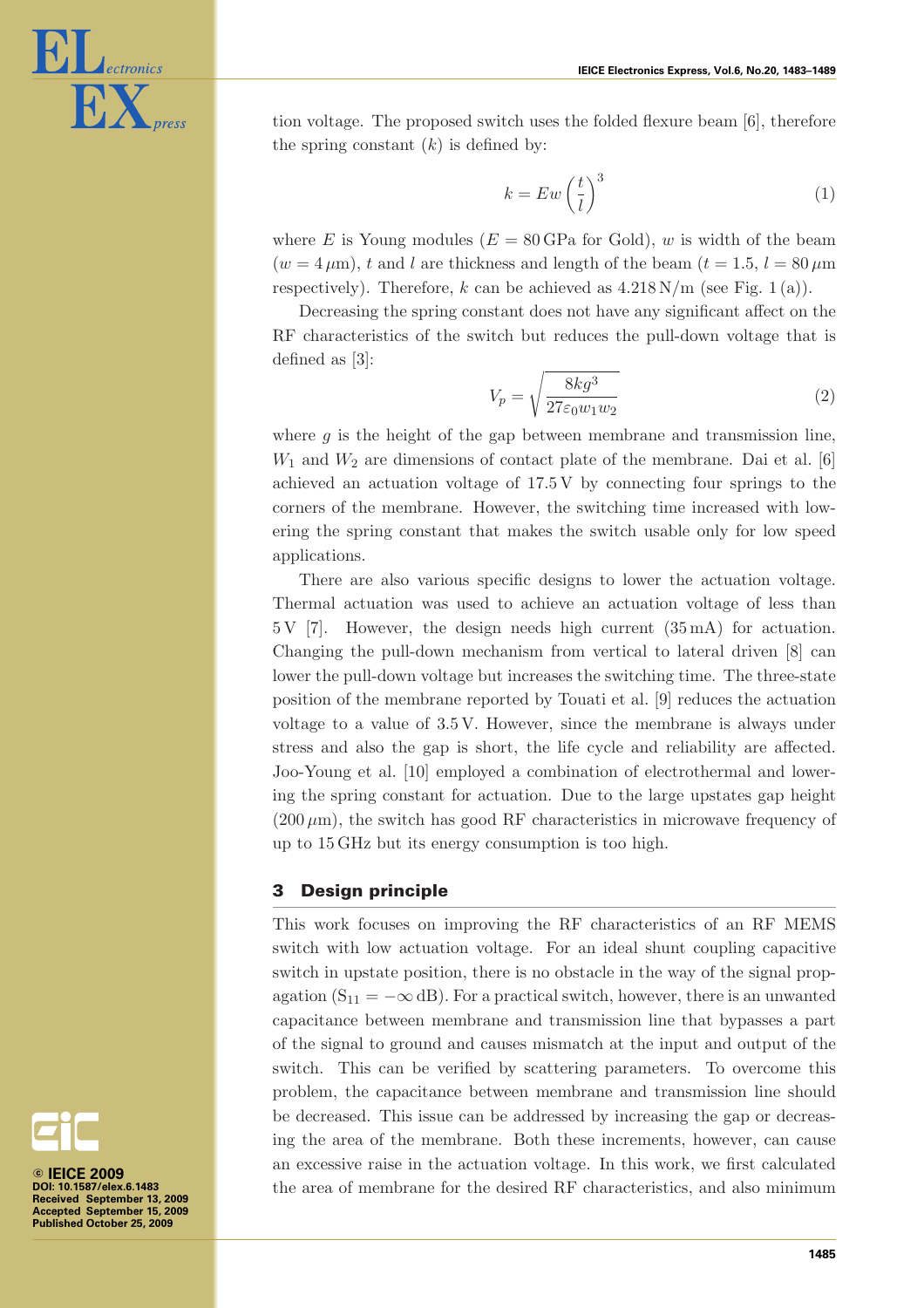

acceptable gap height for reliability and life cycle. However, the switch is only applicable at narrow band frequency. By using a  $\pi$  mach circuit, consisting of two switches and a piece of high impedance short transmission line between them, the capacitance is covered up for a very large frequency band. The equivalent inductance of the high impedance short transmission line is calculated to compensate for the upstate capacitance of the switches. By transmission line theory, the optimized value for the length and characteristic impedance of the high impedance short transmission line is determined for the desired frequency band.

## **4 Proposed** *π***-shaped switch**

The proposed switch includes a  $\pi$ -shaped matching architecture consisting of two switches connected by a high impedance short transmission line (Fig. 1 (b)). The two switches are placed in the line of RF signal resulting in the creation of a very high isolation in the off position. This high isolation paid by a negligible increase in the insertion loss in the on position especially for DC contact switches. In this work, the two switches are coupling capacitance and do not have significant losses.

#### **Design Procedure**:

1. Select the desired frequency band (20-40 GHz).

2. Calculate the upstate capacitance. For reasonable matching,  $S_{11} \le -10$  dB for the desired frequencies. Therefore,

$$
S_{11} = \frac{-jwC_u Z_0}{2 + jwC_u} \tag{3}
$$

For  $f_0 = 30 \text{ GHz}$ , the value of  $C_u = 50.3 \text{ ff}$ .

3. Calculate the size of the switch. To achieve a low actuation voltage and good reliability, the flexure membrane [3] is chosen. Moreover, to achieve good life cycle, the gap height is set as  $2 \mu$ m. The area of membrane is calculated using:

$$
C_u = k \frac{\varepsilon A}{g + \frac{t_d}{\varepsilon_r}} \tag{4}
$$

where  $k(1.2-1.4)$  is the coefficient due to fringing capacitance, A is the area of the membrane, g is the height of the gap, and  $t_d$  is the thickness of the dielectric. Therefore,  $A = 9472 \,\mu\text{m}^2$ ,  $W_1 = 80 \,\mu\text{m}$ , and  $W_2 = 118.4 \,\mu\text{m}$ . The actuation voltage is determined by Eq. (2) as 12 V.

4. Optimize the value of the high impedance short transmission line parameters to achieve a matching in the desired frequency band. Fig. 1 (c) shows the equivalent circuit of the switch. Neglecting the small value of the parasitic elements  $(R_p, L_s)$ , the required inductance to match the switch can be calculated as follows:

$$
Z_{in} = Z_o = \frac{1}{JC_u\omega_0} \|\left[ \left( Z_0 \|\frac{1}{JC_u\omega_0} \right) + J\omega_0 L_{TL} \right].
$$
 (5)

 $JC_u\omega_0$   $\lfloor \binom{3}{1}C_u\omega_0 \rfloor$ <br>The equivalent high impedance short transmission line can be obtained by solving the wave equation:

$$
\tan(\beta l_{st}) \approx \frac{L\omega_0}{Z_h} \tag{6}
$$

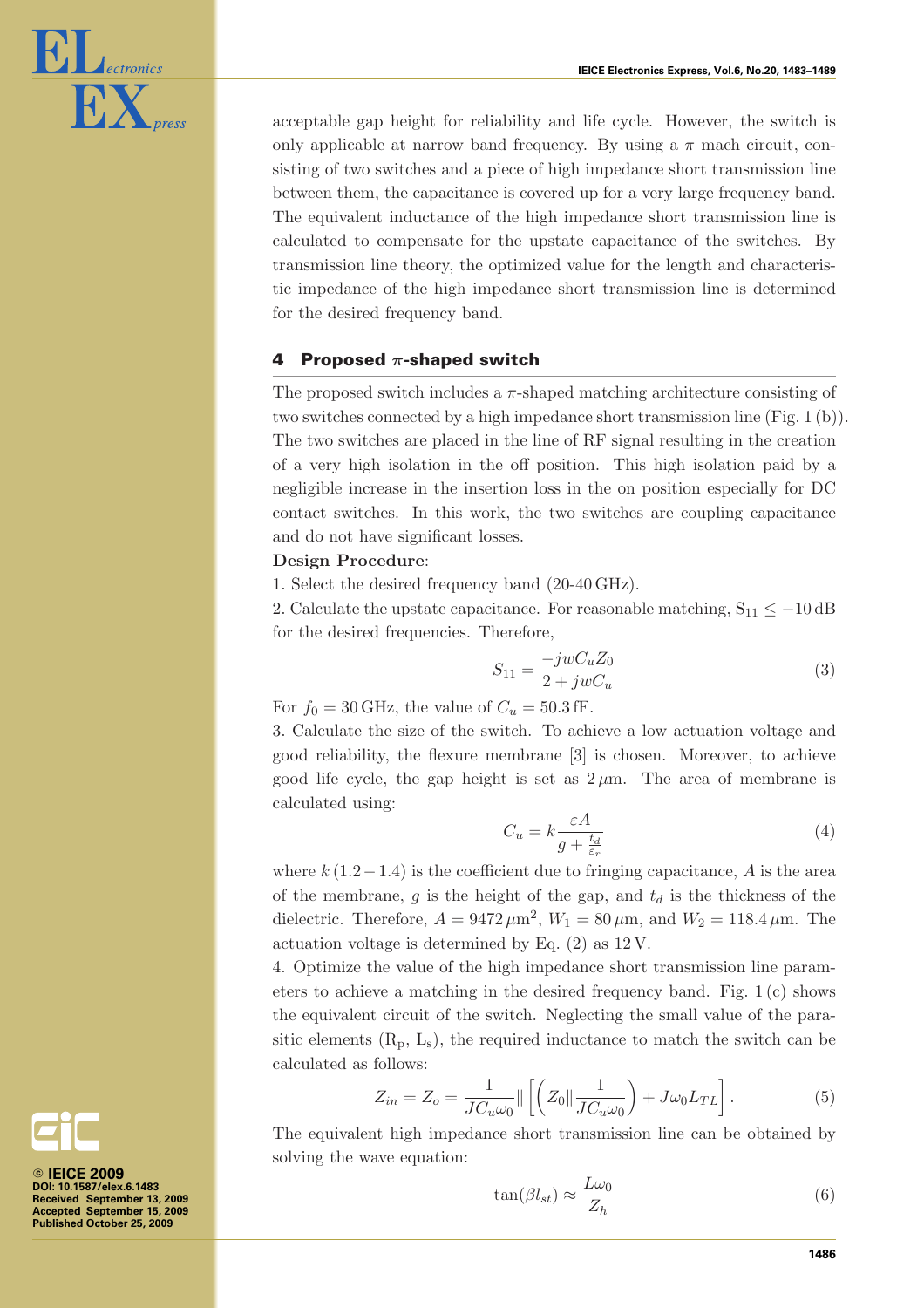

For small values, the length of short transmission line is

$$
l_{st} = \frac{Lv_0}{Zh\sqrt{\varepsilon_{eff}}}
$$
\n(7)

where  $v_0 = 3 \times 10^8 m/s$  and  $\varepsilon_{eff}$  is dielectric constant of the substrate.

Eq. (6) states that for  $Z_h$  values that make  $\beta l_{st}$  close to  $(2k+1)\frac{\pi}{2}$ ,  $(k+1)$ is integer), the input impedance of the switch is very sensitive to frequency variation and the frequency band is very small. For,  $\beta l_{st} = (2k+1)\frac{\pi}{2}$ , the input impedance is infinite and the switch acts as a narrow-band stop filter. Therefore, for wide-band applications, the value of  $Z_h$  should make  $\beta l_{st}$  as low as possible. Moreover, for input impedances to be less sensitive to frequency variations,  $Z_h$  should be selected as large as possible. On the other hand, the large values of  $Z_h$  result in excessive widths of the short transmission line that is limited by technologic constraints. Hence  $Z_h$  should be optimized for these two constraints. Considering these, a reasonable value for  $Z_h$  is 90  $\Omega$ . Using Eq. (6) and Eq. (7), the optimum length for the high impedance short transmission line is  $l_{st} = 328 \,\mu \mathrm{m}$ .



Fig. 1. (a) Flexural supported springs [6]. (b) Architecture of the proposed switch. (c) Equivalent circuit of the proposed switch. (d) Co-planar waveguide of the proposed switch.

#### **5 Simulation results**

The co-planar waveguide of the switch (see Fig.  $1(d)$ ) is designed and simulated using the EM3DS software. The scattering parameters of the proposed

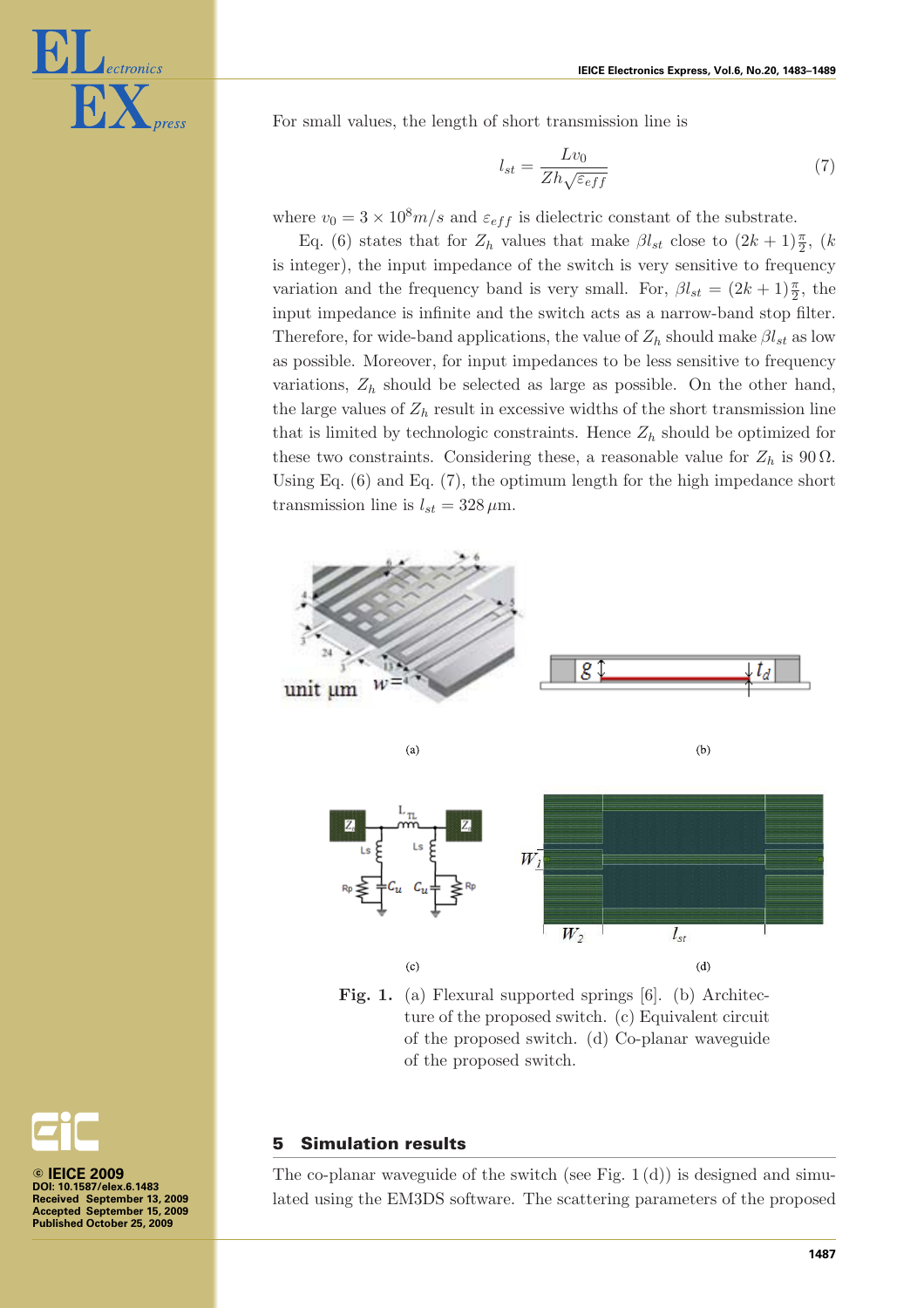

switch and a single switch for upstate and downstate positions are shown in Fig. 2. The reflection coefficient of the switch in upstate position is shown in Fig.  $2(a)$ . As can be seen from the figure,  $S_{11}$  is much lower around the middle of the frequency band for the proposed switch. Therefore, excellent match exists between the proposed switch and its input and output ports. Moreover, there still exists significant improvement in the reflection coefficient for the entire desired frequency band. Fig. 2 (b) shows the insertion loss of the proposed switch in upstate position. The impressive results are due to perfect matching of the proposed switch at its ports. However there exists negligible increase in the insertion loss in very low frequencies in upstate position due to being out of the desired frequency band.

In down-state position,  $S_{11}$  is shown in Fig. 2(c) and  $S_{21}$  is shown in Fig. 2 (d). As can be seen from the figures, the proposed switch is nearly an ideal short circuit and the output circuit is perfectly isolated from the input port. The entire incident power is nearly reflected at the input port in the desired frequency band. Simulation results show a good matching condition in the frequency band of 20 to 44 GHz which is consistent with the desired specification.



**Fig. 2.** Scattering parameters of the proposed switch. (a)  $S_{11}$  for upstate position. (b)  $S_{21}$  for upstate position. (c)  $S_{11}$  for downstate position. (d)  $S_{21}$  for downstate position. (Rectangle: Proposed switch. Circle: Single switch.)

The minimum improvement of  $S_{11}$  in the frequency band of 20-40 GHz is better than 5 dB. For the low value of  $S_{11}$ , there is a linear relation between  $C_u$  and  $S_{11}$ . Using Eq. (3), then Eq. (4), and finally Eq. (2), the calculated actuation voltage is 28.4 V for the single switch instead of 12 V for our proposed switch.